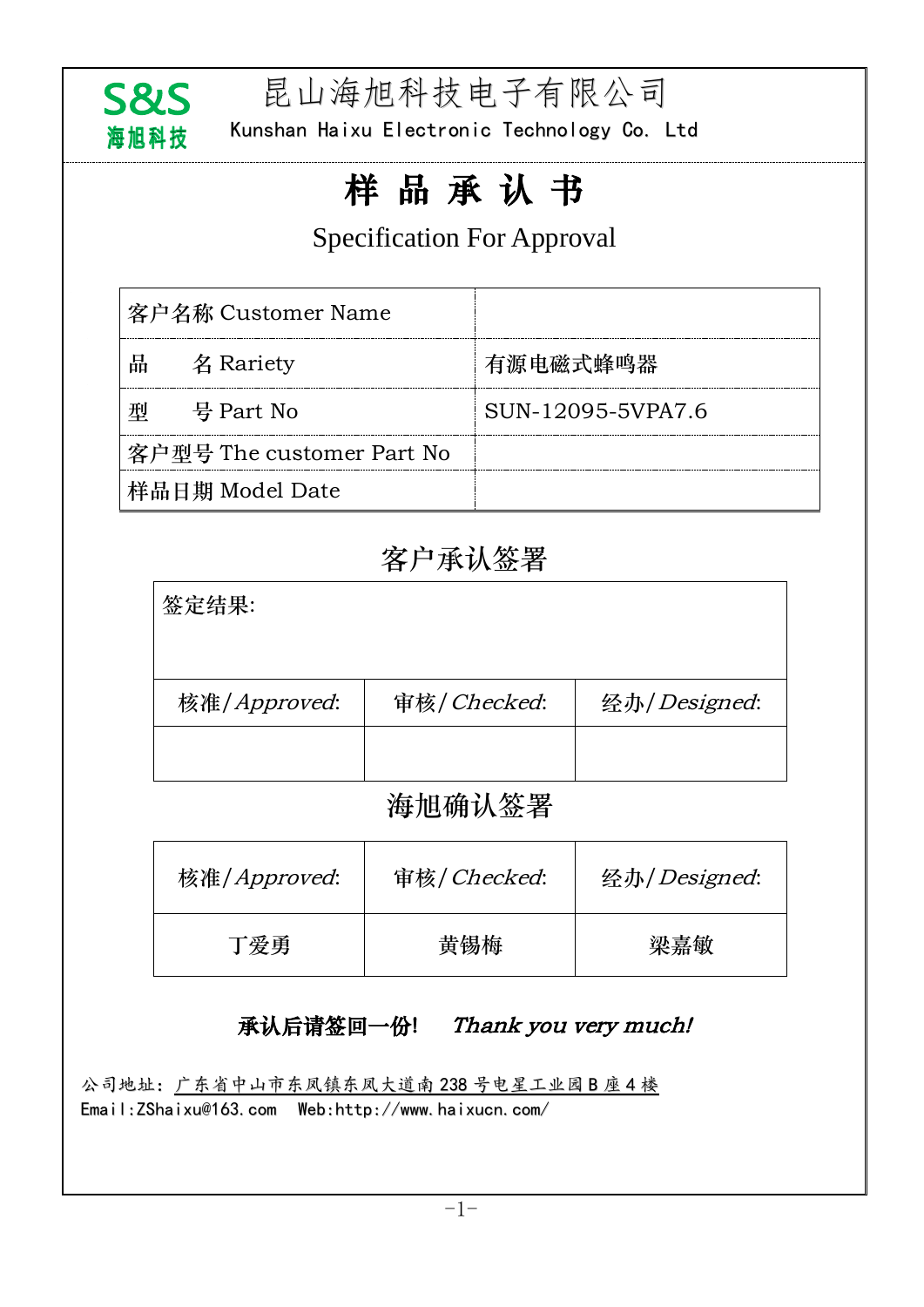| <b>S&amp;S</b><br>昆山海旭科技电子有限公司  |                                                     |                                               |  |  |
|---------------------------------|-----------------------------------------------------|-----------------------------------------------|--|--|
|                                 | 尋旭科技<br>Kunshan Haixu Electronic Technology Co. Ltd |                                               |  |  |
|                                 | 型号 part No: SUN-12095-5VPA7.6                       |                                               |  |  |
| 性能参数 Electrical Characteristics |                                                     |                                               |  |  |
| $\mathbf{1}$                    | 额定电压 Rated Voltage (VDC)                            | 5                                             |  |  |
| $\overline{2}$                  | 工作电压 Operating Voltage (VDC)                        | $4\sim$ 7                                     |  |  |
|                                 | *在 10cm 处测试声压值 Sound Output                         | $\geq 85$                                     |  |  |
| 3                               | at $10cm$ (dB)                                      |                                               |  |  |
| $\overline{4}$                  | *消耗电流 Current Consumption (mA)                      | $\leq 50$                                     |  |  |
| 5                               | 共振频率 Resonant Frequency (Hz)                        | $2700 \pm 300$                                |  |  |
| 6                               | 工作温度 Operating Temperature (°C)                     | $-20 \sim +70$                                |  |  |
| $\tau$                          | 储存温度 Storage Temperature $(\mathcal{C})$            | $-30^\sim +80$                                |  |  |
| 8                               | 单品重量 Weight $(g)$                                   | 1.6                                           |  |  |
| 9                               | 外壳材料 Housing Material                               | 黑色 Black PPO                                  |  |  |
| 10                              | 环保要求 Environmental Protection<br>Regulation         | <b>RoHS</b>                                   |  |  |
| 11                              | 焊接方式 Welding method                                 | 手工焊接 Artificial welding / 波峰焊接 wave soldering |  |  |

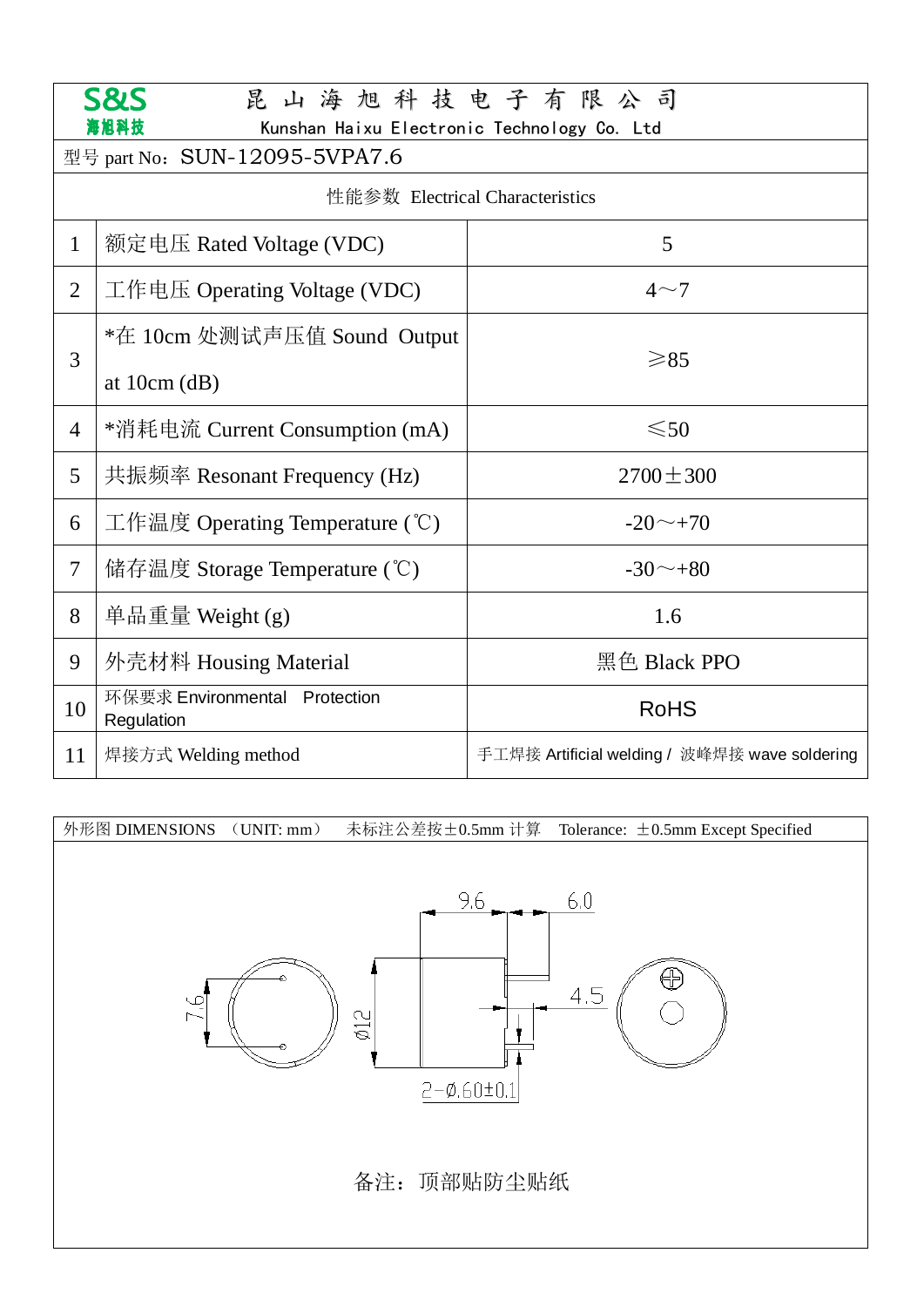| 昆山海旭科技电子有限公司<br><b>S&amp;S</b><br>Kunshan Haixu Electronic Technology Co. Ltd<br>海旭科技 |                                                                                                                                                                                                                                                                                                                                                                                                                                                                                                                                                                                                                                             |                                                                         |  |  |
|---------------------------------------------------------------------------------------|---------------------------------------------------------------------------------------------------------------------------------------------------------------------------------------------------------------------------------------------------------------------------------------------------------------------------------------------------------------------------------------------------------------------------------------------------------------------------------------------------------------------------------------------------------------------------------------------------------------------------------------------|-------------------------------------------------------------------------|--|--|
| 型号 part No: SUN-12095-5VPA7.6                                                         |                                                                                                                                                                                                                                                                                                                                                                                                                                                                                                                                                                                                                                             |                                                                         |  |  |
| 可靠性测试 RELIABLY TEST                                                                   |                                                                                                                                                                                                                                                                                                                                                                                                                                                                                                                                                                                                                                             |                                                                         |  |  |
| 项目 ITEM                                                                               | 测试条件 TESTING CONDITION                                                                                                                                                                                                                                                                                                                                                                                                                                                                                                                                                                                                                      | 试验后要求<br><b>VARIANCE AFTER</b><br><b>TEST</b>                           |  |  |
| 高温试验<br><b>High Temperature</b><br><b>Test</b>                                        | 放置 85±2℃ 96 小时, 再室温放置 2 小时。<br>After being placed in a chamber with $85 \pm 2^{\circ}$ for 96 hours and then being placed<br>in natural condition for 2 hours.                                                                                                                                                                                                                                                                                                                                                                                                                                                                              | 声压变化±10dB。<br>Allowable variation<br>of<br>SPL after test: $\pm 10$ dB. |  |  |
| 低温试验<br>Low Temperature<br><b>Test</b>                                                | 放置-30±2℃ 96 小时, 再室温放置 2 小时。<br>After being Placed in a chamber with -30 $\pm$ 2°C for 96 hours and then being<br>placed in natural condition for 2 hours.                                                                                                                                                                                                                                                                                                                                                                                                                                                                                   | 声压变化±10dB。<br>Allowable variation<br>of<br>SPL after test: $\pm 10$ dB. |  |  |
| 恒湿试验<br>Humidity<br><b>Test</b>                                                       | 存放在温度: 60±5℃湿度: 90%--95%的环境里 96 小时, 然后放置到室温下<br>放置2小时后测试。<br>Stored in the temperature humidity: $60 \pm 5^{\circ}$ C 90%--95% environment for<br>96 hours, and then placed into storage at room temperature for 2 hours<br>after the test.                                                                                                                                                                                                                                                                                                                                                                                                 | 声压变化±10dB。<br>Allowable variation<br>of<br>SPL after test: $\pm 10$ dB. |  |  |
| Temperature Cycle<br>Test<br>温度循环试验                                                   | 放置-30±2℃ 30 分钟、25℃±10℃放置 15 分钟, 15 分钟后再将产品放入<br>+85±2℃30分钟、常温25℃±10℃放置 15分钟, 20个循环后放置常温下2<br>小时。<br>After being placed in a chamber with $-30\pm2^{\circ}$ for 30 minutes, products shall be<br>placed at room temperature( $25^{\circ}\text{C} \pm 10^{\circ}\text{C}$ ). After 15 minutes at this temperature,<br>products shall be placed in a chamber at $+85\pm2$ °C. After 30 minutes at this<br>temperature, products shall be return to room temperature $(25^{\circ}\text{C} \pm 10^{\circ}\text{C})$ for 15<br>minutes. After 20 above cycles, products shall be measured after being placed in<br>natural condition for 2 hours. | 声压变化±10dB。<br>Allowable variation<br>of<br>SPL after test: $\pm 10$ dB. |  |  |
| Drop Test<br>跌落试验                                                                     | 正面和侧面从 100mm 高度只有跌落在 4cm 厚度的木板上 3 次。<br>The front and side from a height of 100mm only drop in the 4cm<br>thickness of theboard 3 times each.                                                                                                                                                                                                                                                                                                                                                                                                                                                                                               | 声压变化±10dB。<br>Allowable variation<br>of<br>SPL after test: ±10dB.       |  |  |
| <b>Vibration Test</b><br>振动试验                                                         | After being applied vibration of amplitude of 1.5mm with 10 to 55<br>Hz band of vibration frequency to each of 3 perpendicular directions<br>for 2 hours.<br>频率 10~55Hz, 振幅 1.5mm, 3个方向, 振动 2 小时。                                                                                                                                                                                                                                                                                                                                                                                                                                           | 声压变化±10dB。<br>Allowable variation<br>of<br>SPL after test: ±10dB.       |  |  |
| Solderability Test<br>可焊性试验                                                           | Lead terminals are immersed in rosin for 5 seconds and then<br>immersed in solder bath of $265\pm5^{\circ}$ for $3\pm0.5$ seconds (Except the<br>edge of terminals).<br>端子在松香中浸入 5 秒并在 265±5℃锡中浸 3±0.5 秒                                                                                                                                                                                                                                                                                                                                                                                                                                    | 95% min. lead terminals<br>shall be wet with solder<br>有95%吃锡效果。        |  |  |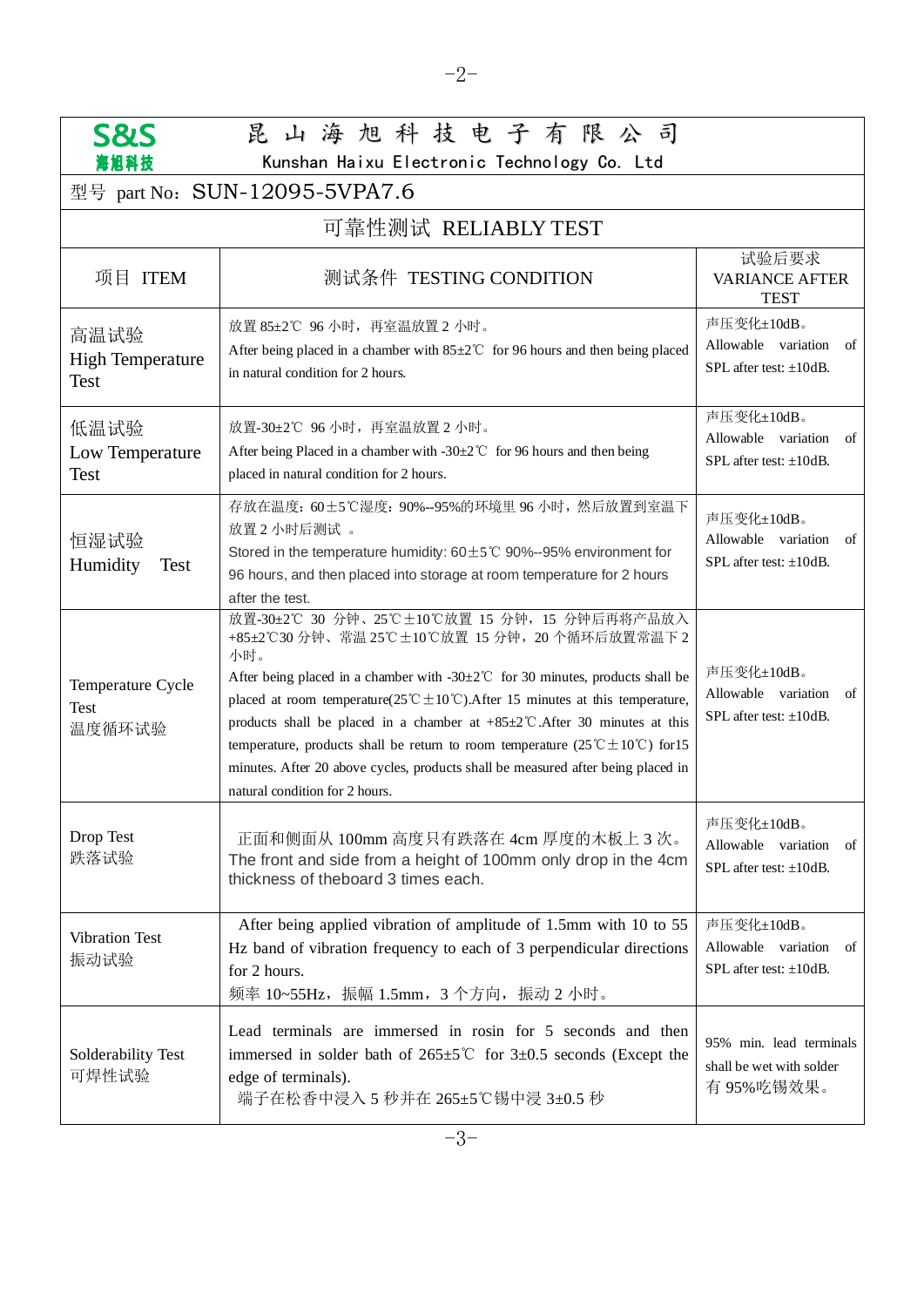

# 昆 山 海 旭 科 技 电 子 有 限 公 司

Kunshan Haixu Electronic Technology Co. Ltd

| 型号 part No: SUN-12095-5VPA7.6                       |                                                                                                                                                                                                        |                                                                   |  |
|-----------------------------------------------------|--------------------------------------------------------------------------------------------------------------------------------------------------------------------------------------------------------|-------------------------------------------------------------------|--|
| 可靠性测试 RELIABLY TEST                                 |                                                                                                                                                                                                        |                                                                   |  |
| 项目 ITEM                                             | 测试条件 TESTING CONDITION                                                                                                                                                                                 | 试验后要求<br><b>VARIANCE</b><br><b>AFTER TEST</b>                     |  |
| Continuous<br>electricity test<br>连续通电试验            | Temperature: room temperature 25 $^{\circ}$ C<br>Voltage: rated voltage 5 V<br>Frequency: the rated frequency for 2.7 KHZ<br>Time: 500 hours<br>温度: 室温 25℃<br>电压: 额定电压 5V, 频率: 频率 2.7KHz 时间:<br>500 小时 | 声压变化±10dB。<br>Allowable variation<br>of<br>SPL after test: ±10dB. |  |
| erminal Strength<br><b>Pulling Test</b><br>端子强度试验   | The force of $9.8N(1.0kg)$ is applied to each terminal in axial direction for<br>10 seconds.<br>在每个端子上施加 9.8N (1.0kg) 的轴向力 10秒。                                                                        | No visible damage and<br>cutting off.<br>端子没有明显的损坏和<br>切断         |  |
| Typical Frequency Response Curve(音频曲线图)<br>dΒ<br>mА |                                                                                                                                                                                                        |                                                                   |  |
|                                                     | SPL                                                                                                                                                                                                    |                                                                   |  |